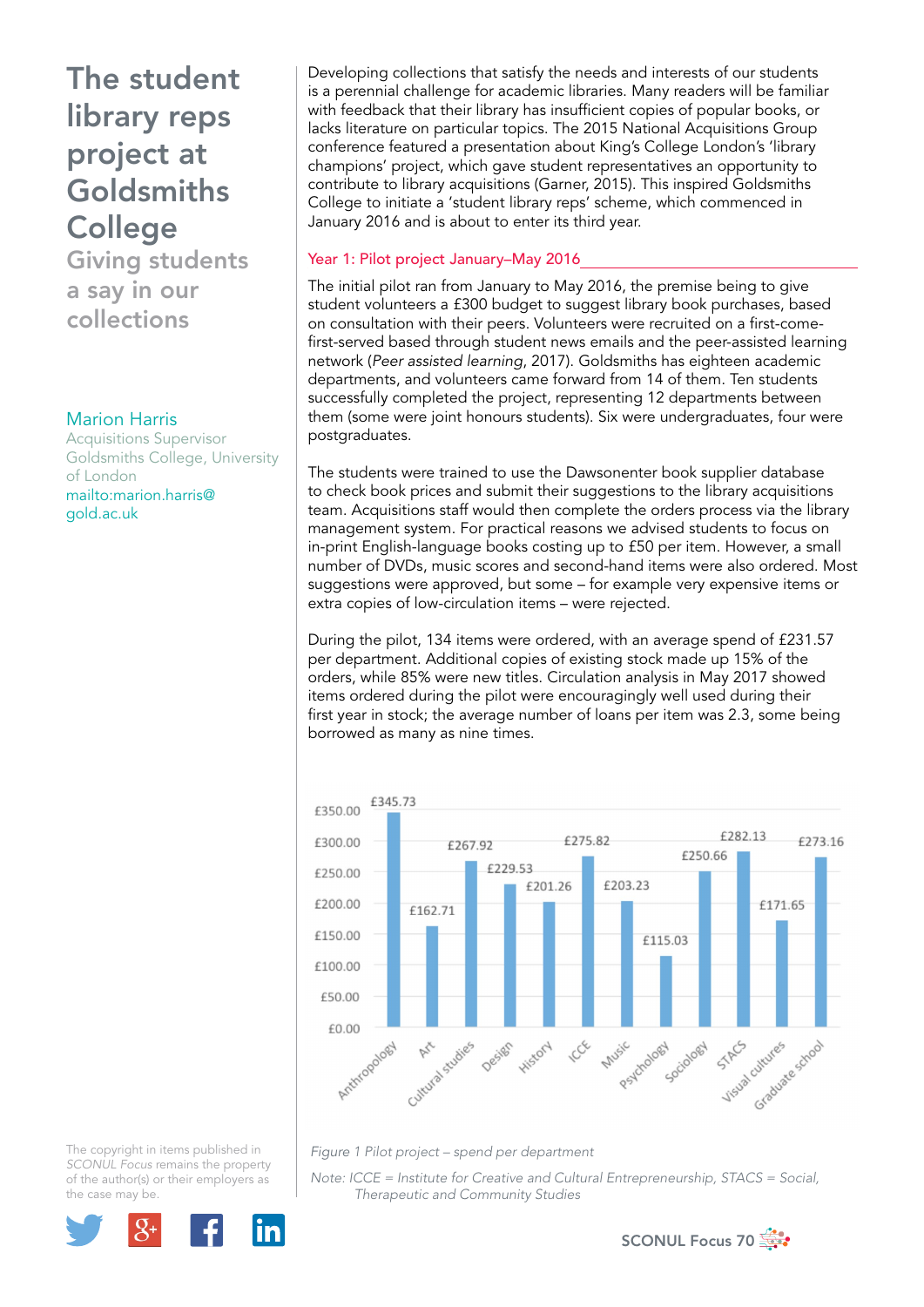The student library reps project at Goldsmiths **College** 

Giving students a say in our collections

### Year 2: October 2016 – April 2017

Evaluation and participant feedback from the pilot project identified areas for improvement; these were taken forward into year 2. Students joined the pilot project at different times, so training sessions were given to small groups or individuals on an *ad hoc* basis. In year 2 a formal application process was introduced, enabling more streamlined training. Retention was an issue during the pilot, with four volunteers dropping out. To remedy this during year 2, catch-up meetings with the project co-ordinator were introduced, which gave students an opportunity to seek help with any difficulties they had encountered. Consequently, only one volunteer was lost from year 2. Additionally, the project deadline was brought forward from May to April to avoid clashes with the exam and dissertation period.

Another big change in year 2 was that the student library rep project became a recognised activity for Goldsmiths *Higher education achievement report* (HEAR). The HEAR is an enhanced degree transcript, which displays extra-curricular achievements alongside academic work (Higher education achievement report, 2015). As HEAR activities require approximately twenty hours' work, in year 2 the project was expanded to include focus groups, jobshadowing with library staff and writing an evaluation in addition to suggesting book purchases.

The focus groups were facilitated by staff members from across Library Services, and reps were invited to give feedback on the library's online reading lists, LibGuides and information literacy provision. Reps also contributed to usability testing in advance of the library adopting the Ex Libris Primo discovery service. These sessions garnered useful feedback for library staff, and several students commented that they had learnt about library services of which they had previously been unaware.

The job-shadowing sessions lasted two hours and involved talking to library staff, including subject librarians and staff from acquisitions, serials, reading lists and scanning, inter-library loans, cataloguing, special collections and archives, reader services and systems. The reps gave overwhelmingly positive feedback about the sessions, and several of them commented on how impressed they were by the amount of behind-the-scenes work that is involved in running the library.

Sixteen students successfully completed the project in year 2, covering almost 90% of Goldsmiths' academic departments. Ten were undergraduate students, six were postgraduates. Ten per cent of the 184 items ordered were additional copies, while 90% were new titles. There was an average spend of £278.89 per department.

It was pleasing that participation increased during year 2 of the project and that the reps spent more of their money and ordered more new titles. Several reps ordered books written by Black and Minority Ethnic (BME) authors and books with non-eurocentric perspectives, thus helping to diversify the library collections. The project is therefore adding value to the library's collection development practices while giving students a voice and helping to meet demand for topics not covered through existing acquisitions strategies.



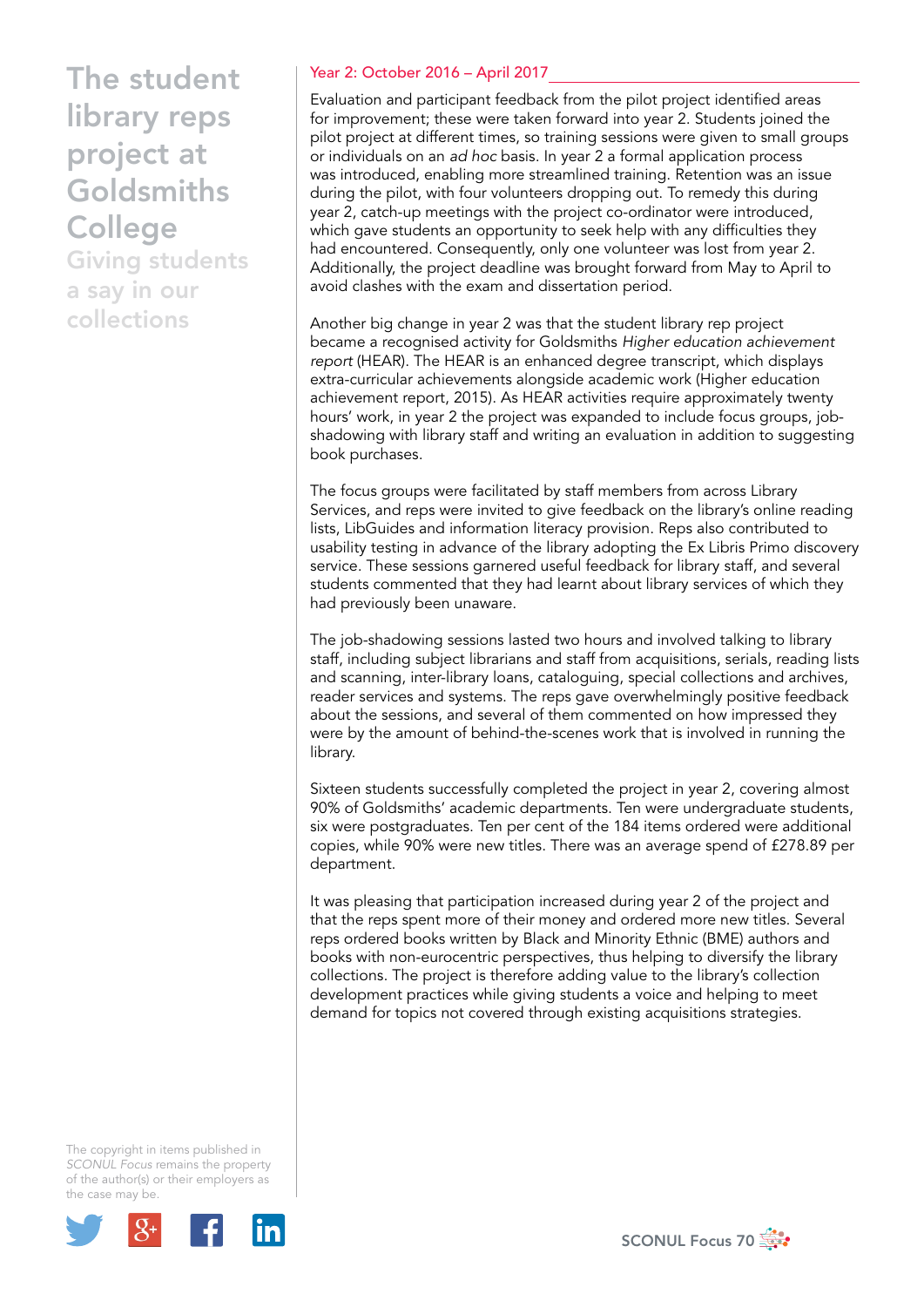# The student library reps project at Goldsmiths **College**

Giving students a say in our collections





*Note: ICCE = Institute for Creative and Cultural Entrepreneurship, IMS = Institute of Management Studies* 

*Figure 3 Comparison of year 1 and year 2*

|                                    | Year 1  | Year 2  |
|------------------------------------|---------|---------|
| Students who completed the project | 10      | 16      |
| Number of items ordered            | 134     | 184     |
| Average spend per department       | £231.57 | £278.89 |
| New titles                         | 85%     | 90%     |
| Extra copies                       | 15%     | 10%     |

## Future plans

At the end of year 2 feedback was gathered from the reps through focus groups and written reports. The reps noted many benefits of the project – for example: satisfaction of adding new books to the library collections; developing budgeting and communication skills; having an opportunity to give feedback about library services; and increased appreciation of library staff. Some challenges were also acknowledged – for example: undergraduate reps found it difficult to elicit book suggestions from postgraduates in their departments and vice versa; and some students received more book suggestions than their budgets could accommodate. Reps also suggested that their role could be expanded to include promoting library services and resources and acting as an advocate for their departments.

The student library reps project has been of great value both to students and to the library, so a decision has been taken to expand the project further, taking into account the feedback and suggestions received. In year 3 (2017–18) we aim to recruit one undergraduate and one postgraduate rep per department in order to address the difficulties encountered and to accommodate the differing needs of these student groups. We also intend to increase the budgets assigned to departments with most full-time equivalent students in order to ensure that more book suggestions can be accommodated. Plans are under way to enhance the range of activities undertaken by reps, for example by involving them in promotional activities such as open days and e-resource demonstrations and inviting them to attend library user group committee meetings.